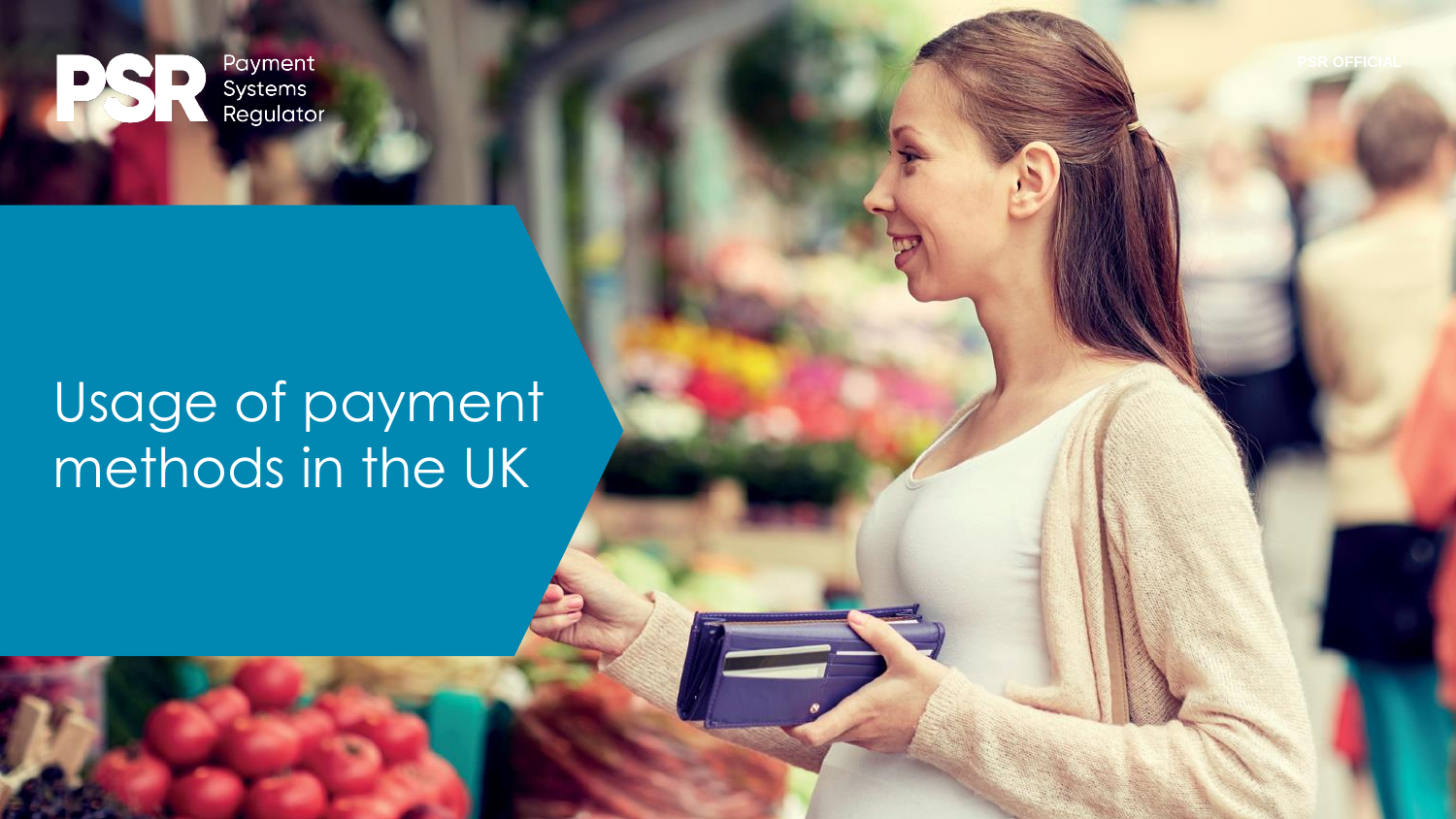# Business payments

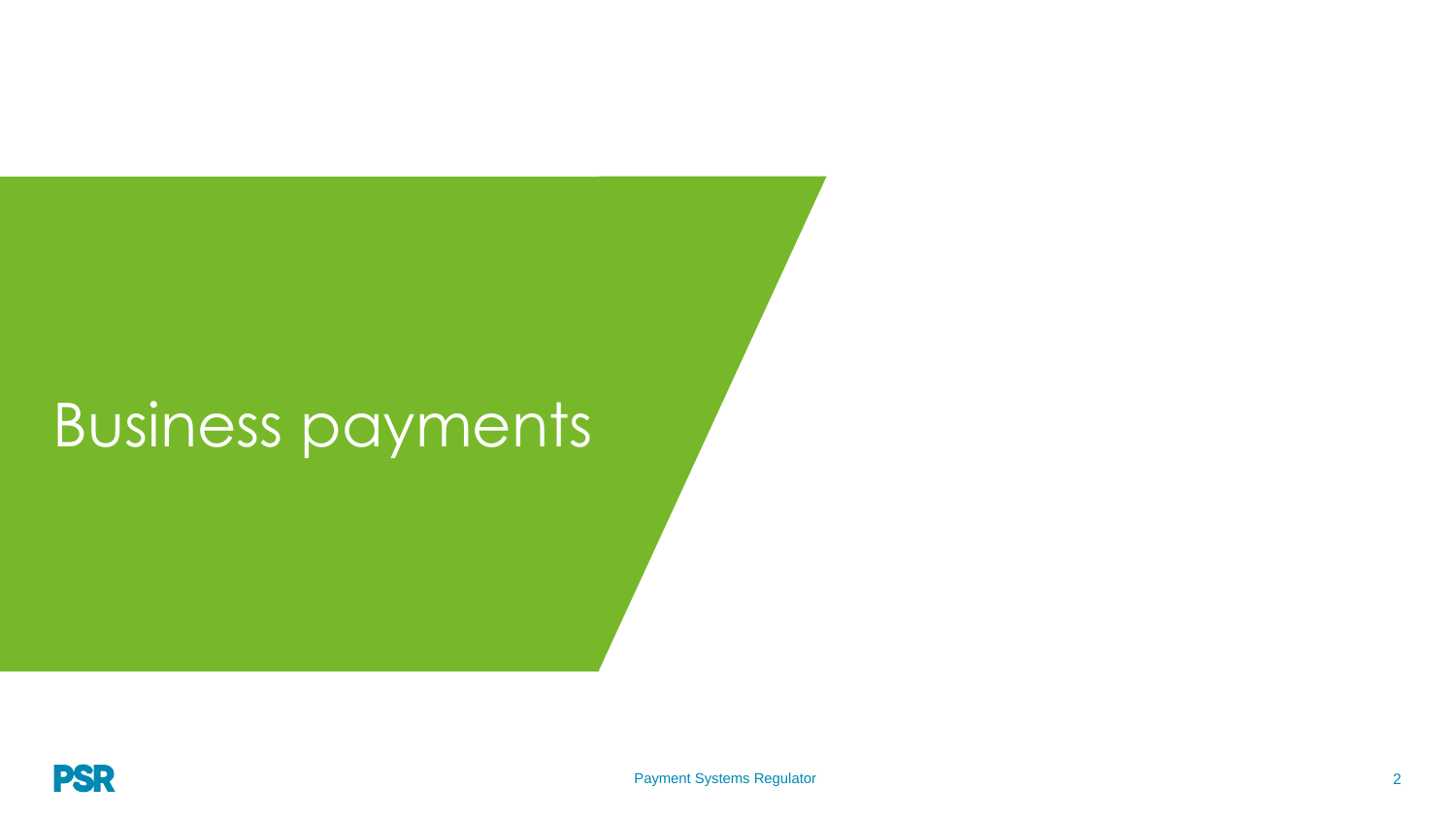## Business Payments by Various Payment Methods, 2019



Source: UK Finance Payments Report, 2020

- In 2019, most business payments were facilitated by Bacs or Faster Payments.
- Businesses used both debit and credit cards to settle just 1 in every 10 payments.
- Cash was rarely used as a form of payment by businesses.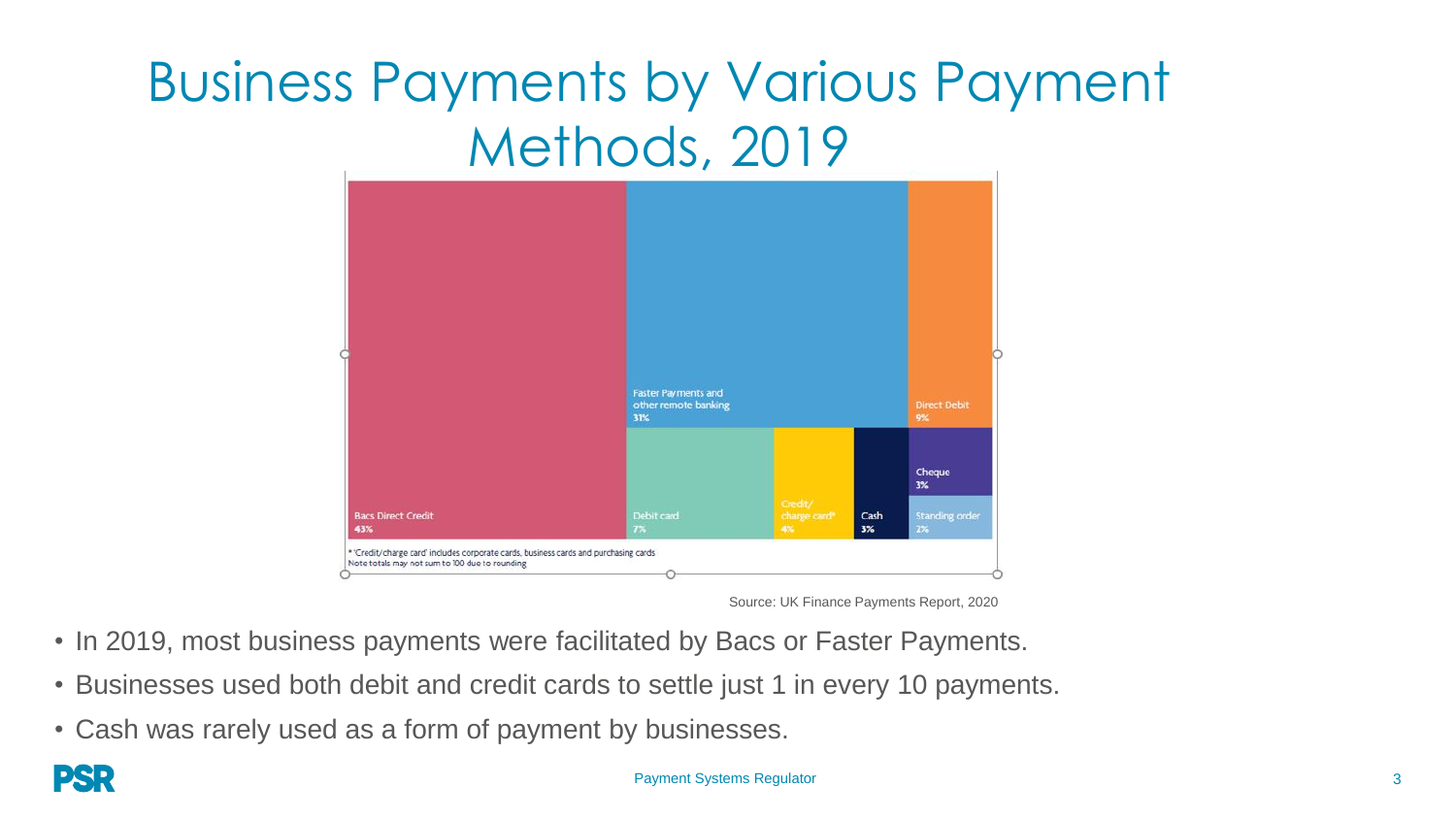## Business Payments by Various Payment Methods, 2019

Chart 3.2 Number of business payments made using different methods, 2009 - 2019



Source: UK Finance Payments Report, 2020

Payments service has seen

rapidly increasing use among

businesses. The most notable

growth has been seen among

smaller businesses. This has

adoption of online banking as a

method of managing business

largely been driven by the

finances and making

payments.

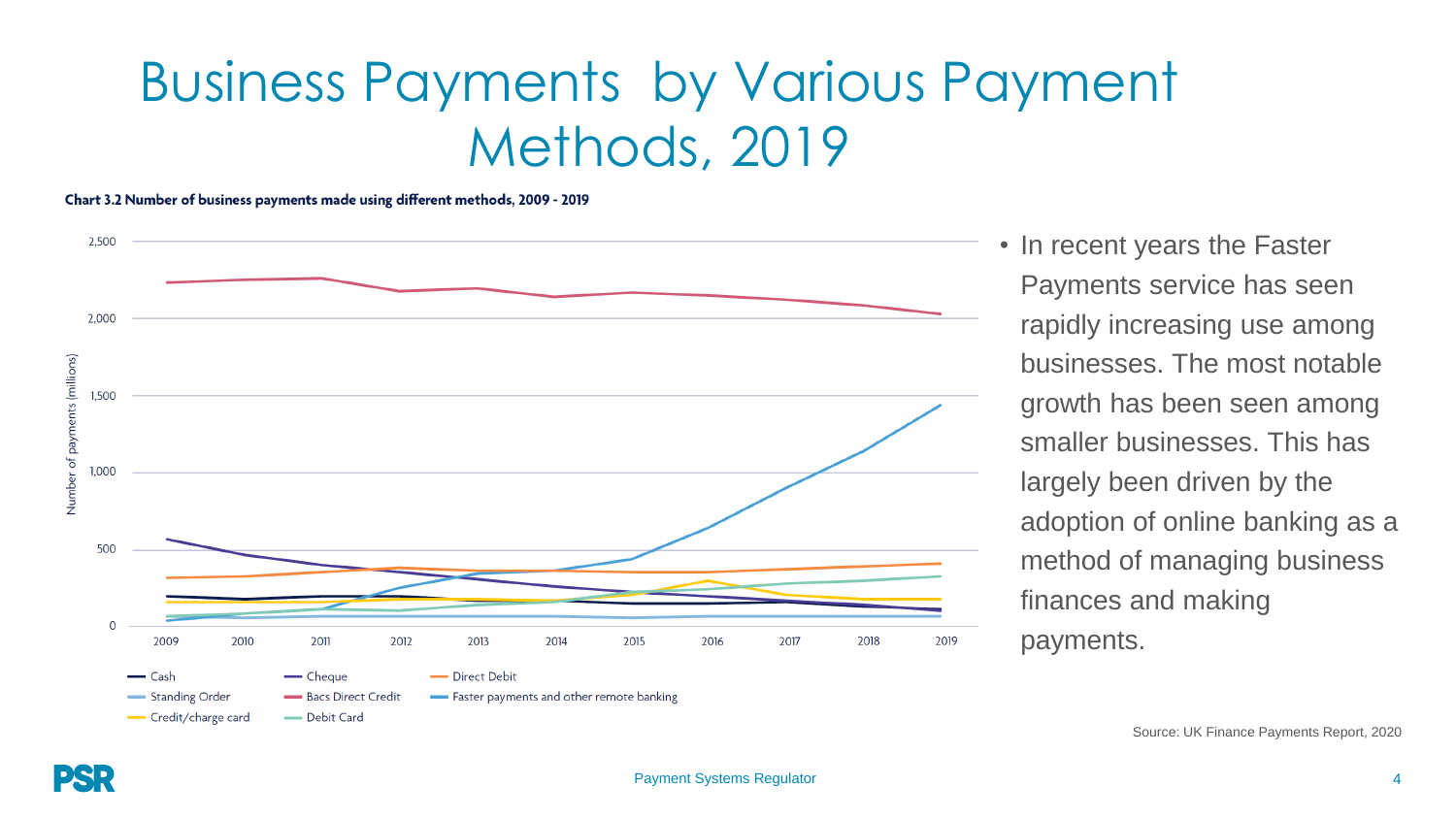## Comparison of Business Payments in 2019

| Number and value of payments made by businesses and consumers<br>in 2019 |                    |  |
|--------------------------------------------------------------------------|--------------------|--|
| Consumer                                                                 | <b>Business</b>    |  |
| Number of payments                                                       | Number of payments |  |
| 35,345 million                                                           | 4,694 million      |  |
| Value                                                                    | Value              |  |
| £1,716,648 million                                                       | £7,026,623 million |  |

#### **Total**

Number of payments **40,040 million** 

Value

£8,743,271 million

Source: UK Finance Payments Report, 2020

• Payments made by businesses accounted for 80% of the value of all payments made in the UK during 2019. However, due to the high average value of business payments, this value was generated from just 12% of the total number of payments made in the UK during the year.

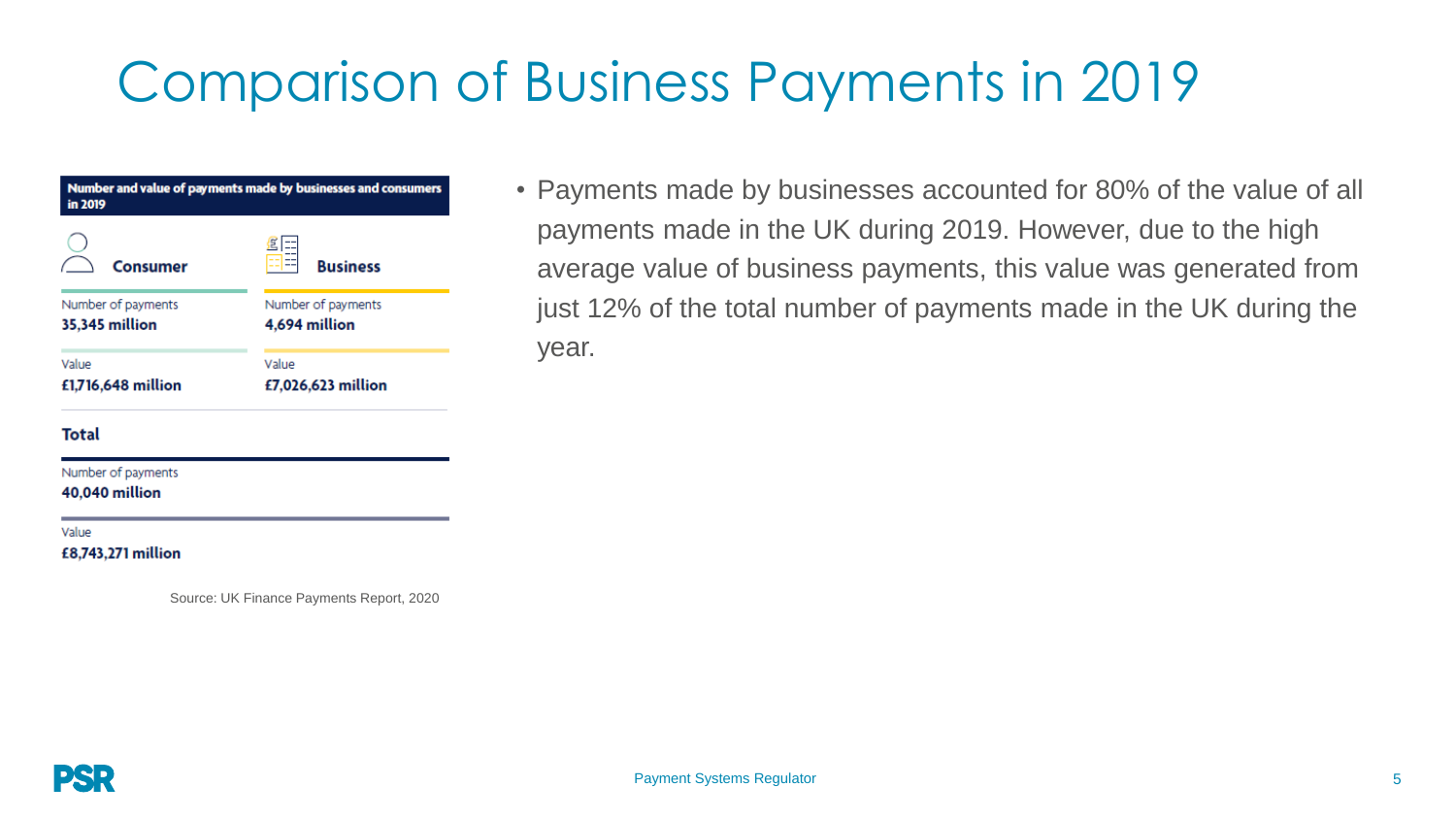# Consumer payments

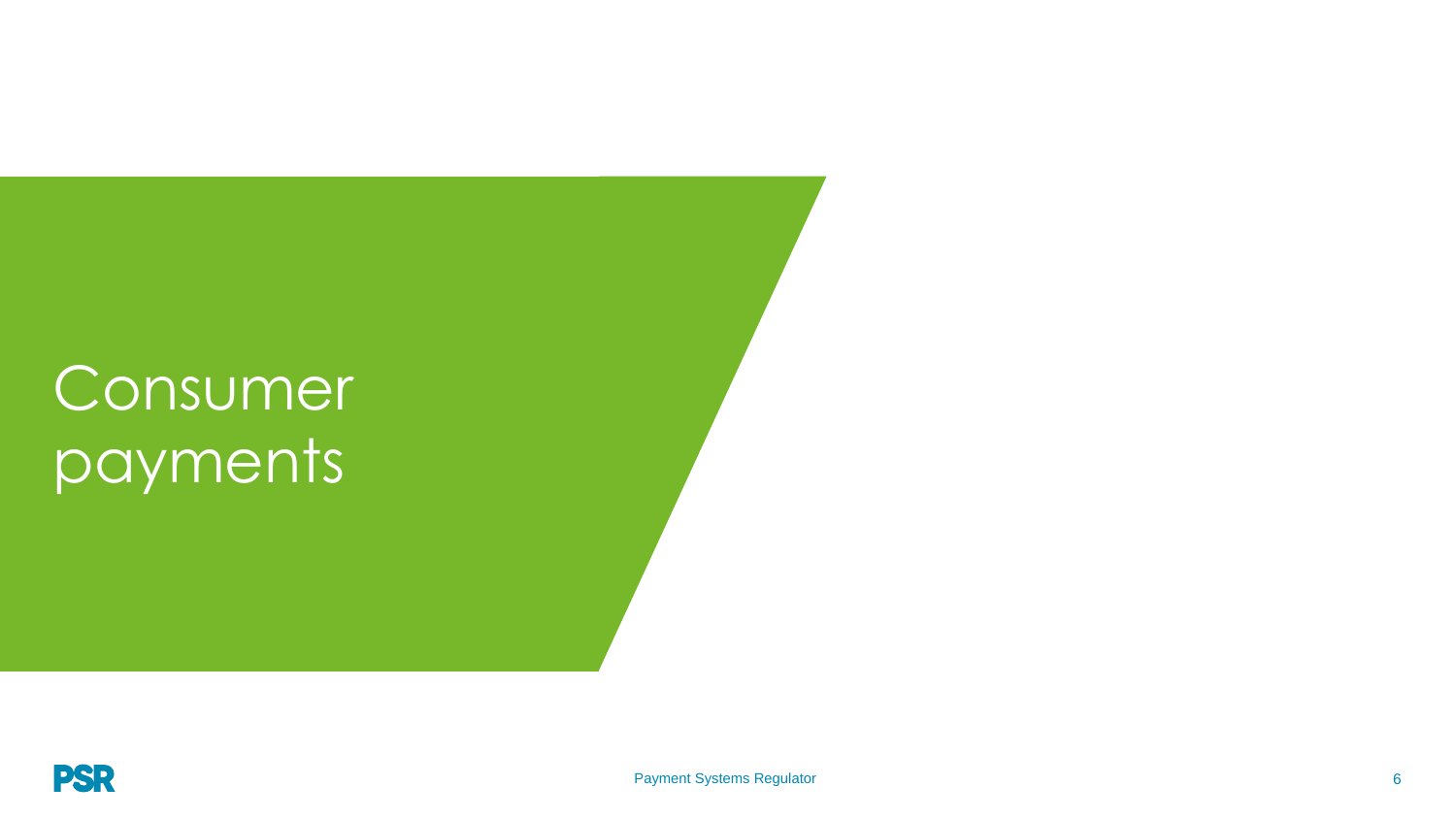#### Consumer Payment Volumes and Values by Method, 2019

Share of consumer payments by volume and value



- Most people in the UK use a variety of payment methods for different purposes depending on what is most convenient, simple, secure or cost-effective at the time.
- In 2019, consumers made 35.3 billion payments 56% of which were made using cards. These payments accounted for 41% of the total value of consumer payments made that year.
- Cash remained the second most used payment method with 26%. These payments accounted for 7% of the total value.
- The number of debit card payments made by consumers increased by 12% during 2019, while at the same time the number of cash payments fell by 15%, a similar rate of decline compared to what was observed in the previous year.

Source: UK Finance Payments Report, 2020

and other remote banking

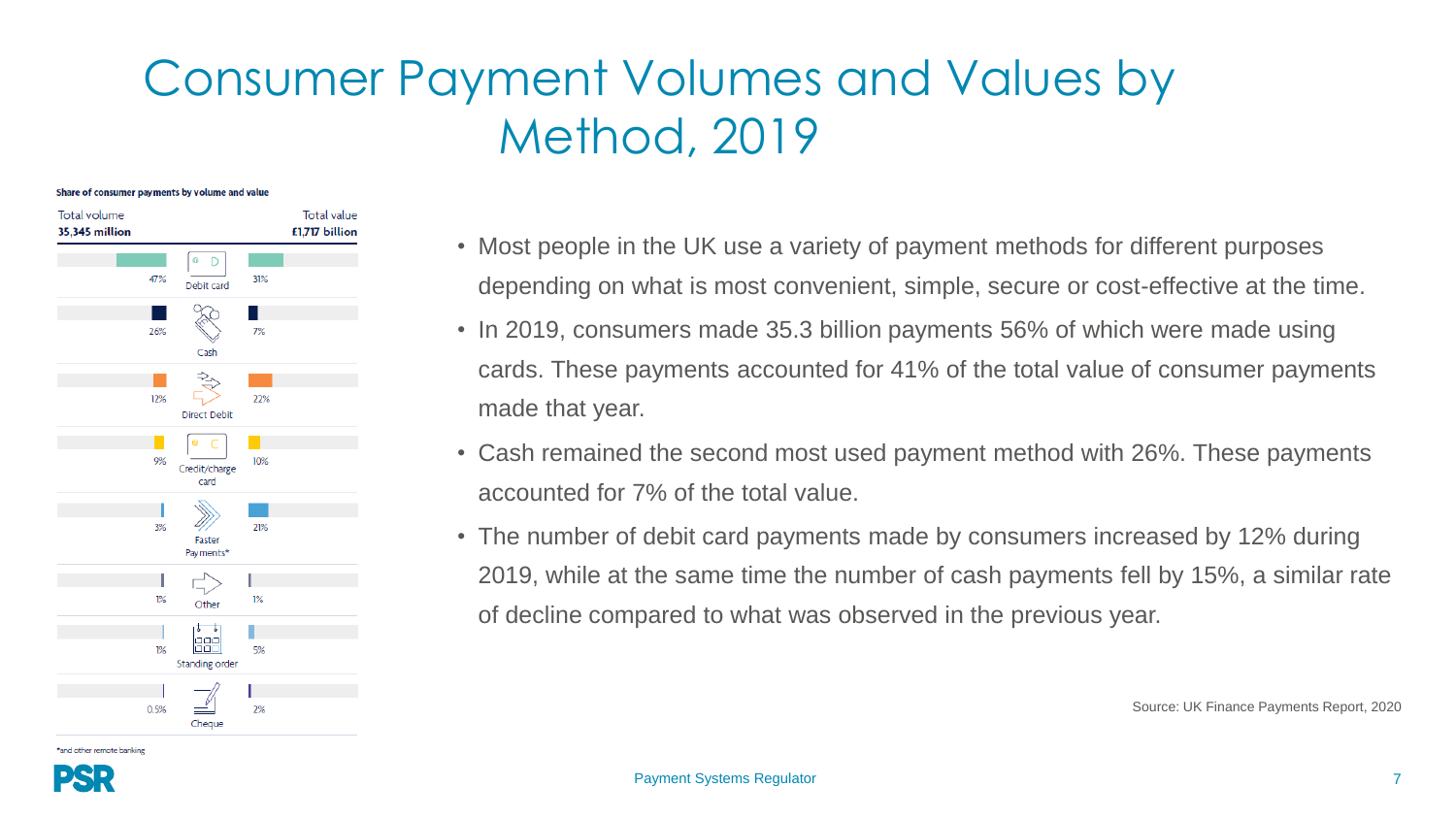#### Consumer Payment Volumes and Values by Method, 2019



- In 2019 consumers made nearly three times the number of debit card payments than recorded ten years ago in 2009. The overwhelming majority, nine out of ten adults, used a debit card at least once a month in 2019 to make payments.
- Along with the increased use of debit cards to make payments, consumer use of credit cards also rose during 2019, up by 7%.

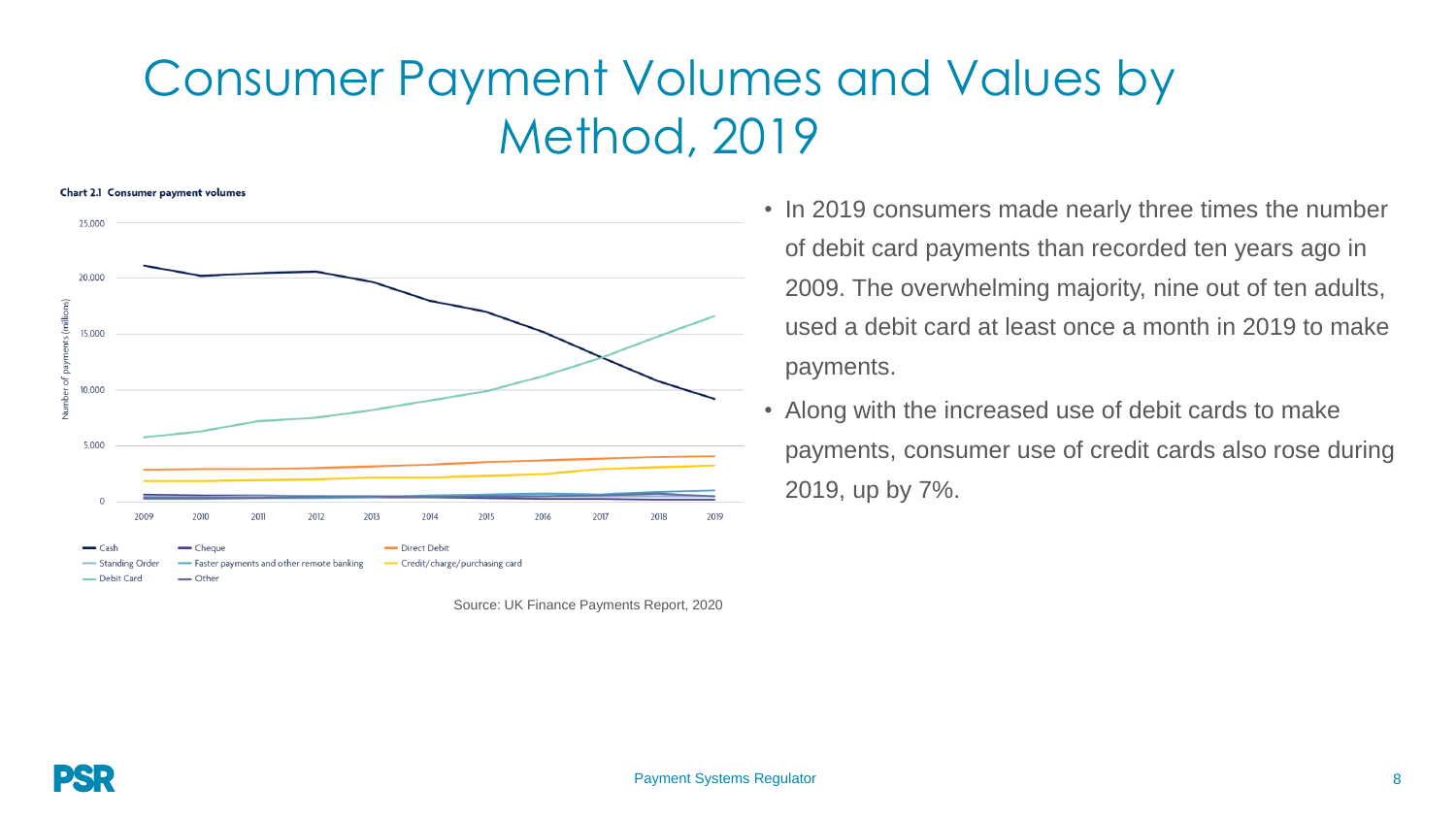#### Spontaneous Consumer Payment Volumes by Method, 2019



Note totals may not sum to 100 due to rounding

- Spontaneous payments are defined as those items of spending that an individual is not committed in advance to making each month. Spontaneous payments accounted for 85% of the total volume of consumer payments in 2019.
- 64% of these payments consist of retail payments, followed by 15% for entertainment and 11% for travel.
- In these categories cards are used most often with a share of 67% for retail payments, 78% for travel payments and 61% for entertainment payments.

Source: UK Finance Payments Report, 2020

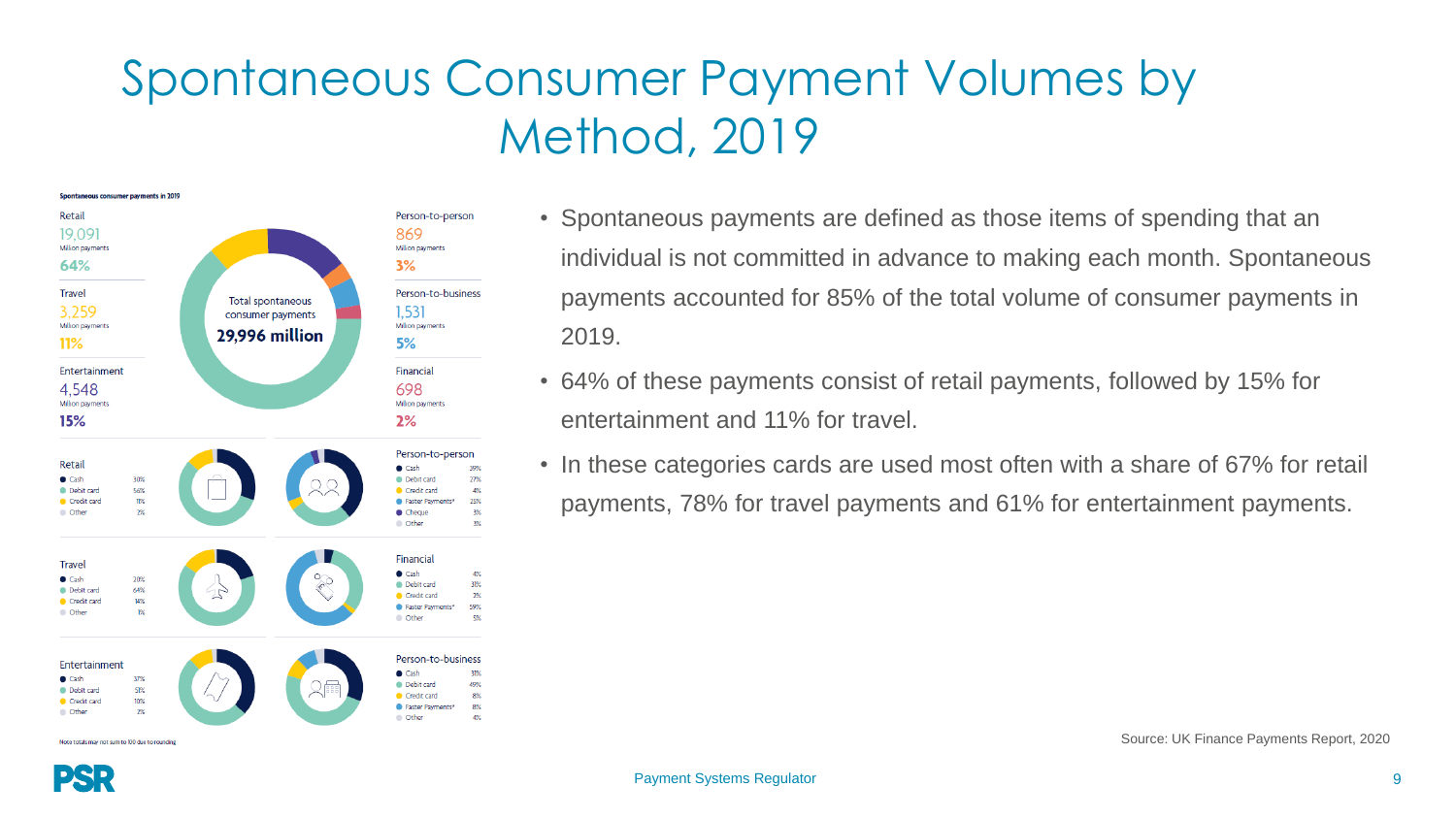#### Spontaneous Consumer Payment Volumes by Method, 2019

|   | <b>Debit card</b>                        |  |
|---|------------------------------------------|--|
|   | 16,386 (of which contactless 7,298)      |  |
| Œ |                                          |  |
|   |                                          |  |
|   | Cash                                     |  |
|   | 8,945                                    |  |
|   |                                          |  |
|   |                                          |  |
|   | <b>Credit card</b>                       |  |
|   | 3,209 (of which contactless 1,294)       |  |
| Œ |                                          |  |
|   |                                          |  |
|   | Faster Payments and other remote banking |  |
|   | 828                                      |  |
|   |                                          |  |
|   |                                          |  |
|   | Other                                    |  |
|   | 490                                      |  |
|   |                                          |  |
|   |                                          |  |
|   | <b>Cheque</b>                            |  |
|   | 138                                      |  |
|   |                                          |  |
|   |                                          |  |
|   |                                          |  |

Source: UK Finance Payments Report, 2020

- In 2019, the most popular method for settling spontaneous payments was debit card.
- Consumers used debit cards almost twice as much as cash and more than five times as much as credit cards.

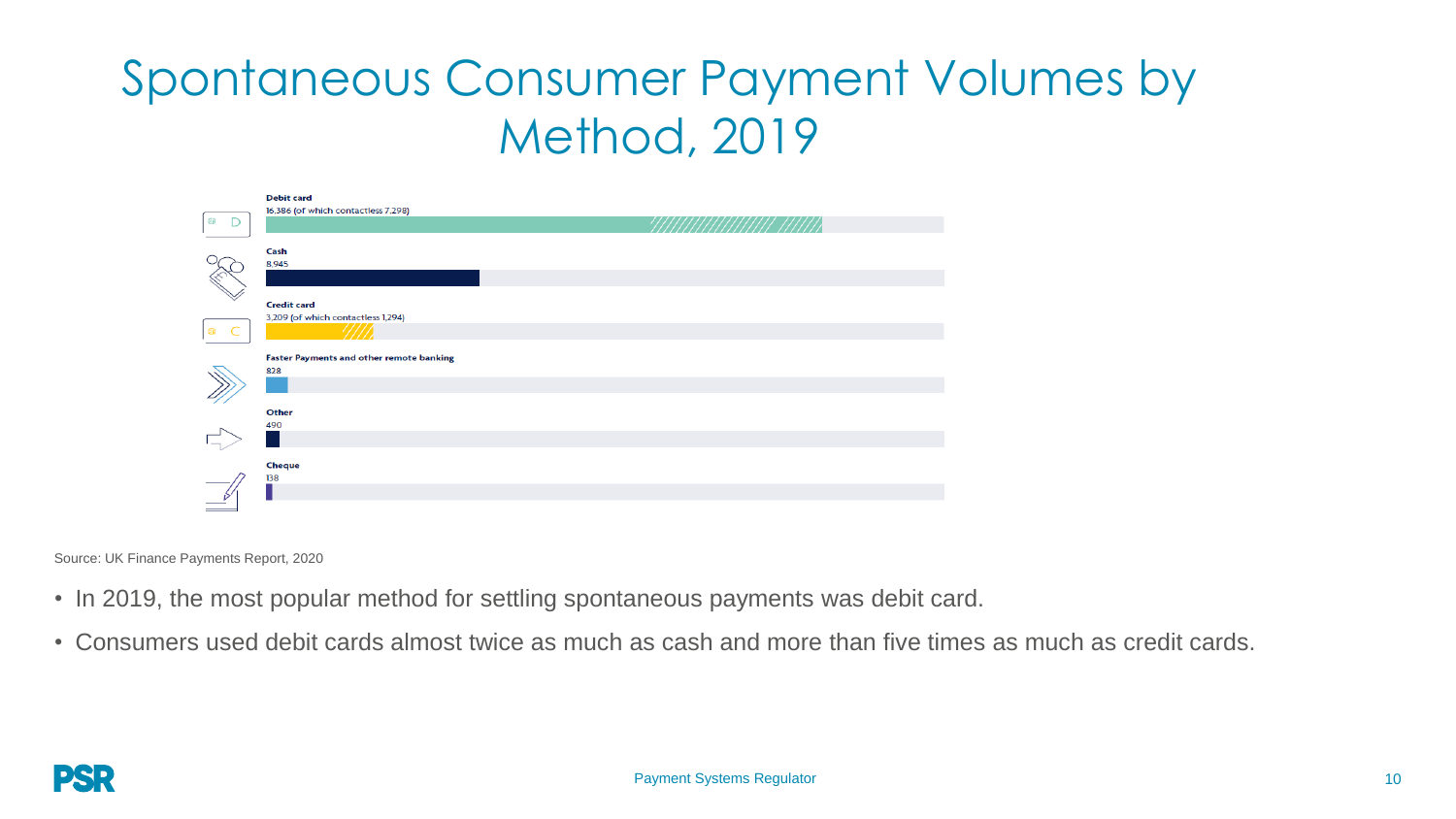### Retail Payment Volumes by Method, 2018



- In 2018, Cash was used to pay for £77.7 billion worth of goods accounting for just over 20% of sales value. The volume of cash purchases also continued to decline in 2018, with the share of cash transactions falling 3.5% to just over 38% of retail transactions.
- Cards were used to pay for £298 billion worth of goods in 2018, accounting for 78% of all retail sales. There were 11.9 billion retail transactions in 2018 made on a debit, credit or charge card, giving cards a 59% share of retail payments by volume.
- Over the past five years the share of retail sales made by cash has dropped from more than £1 in every £4 spent, to £1 in every £5.

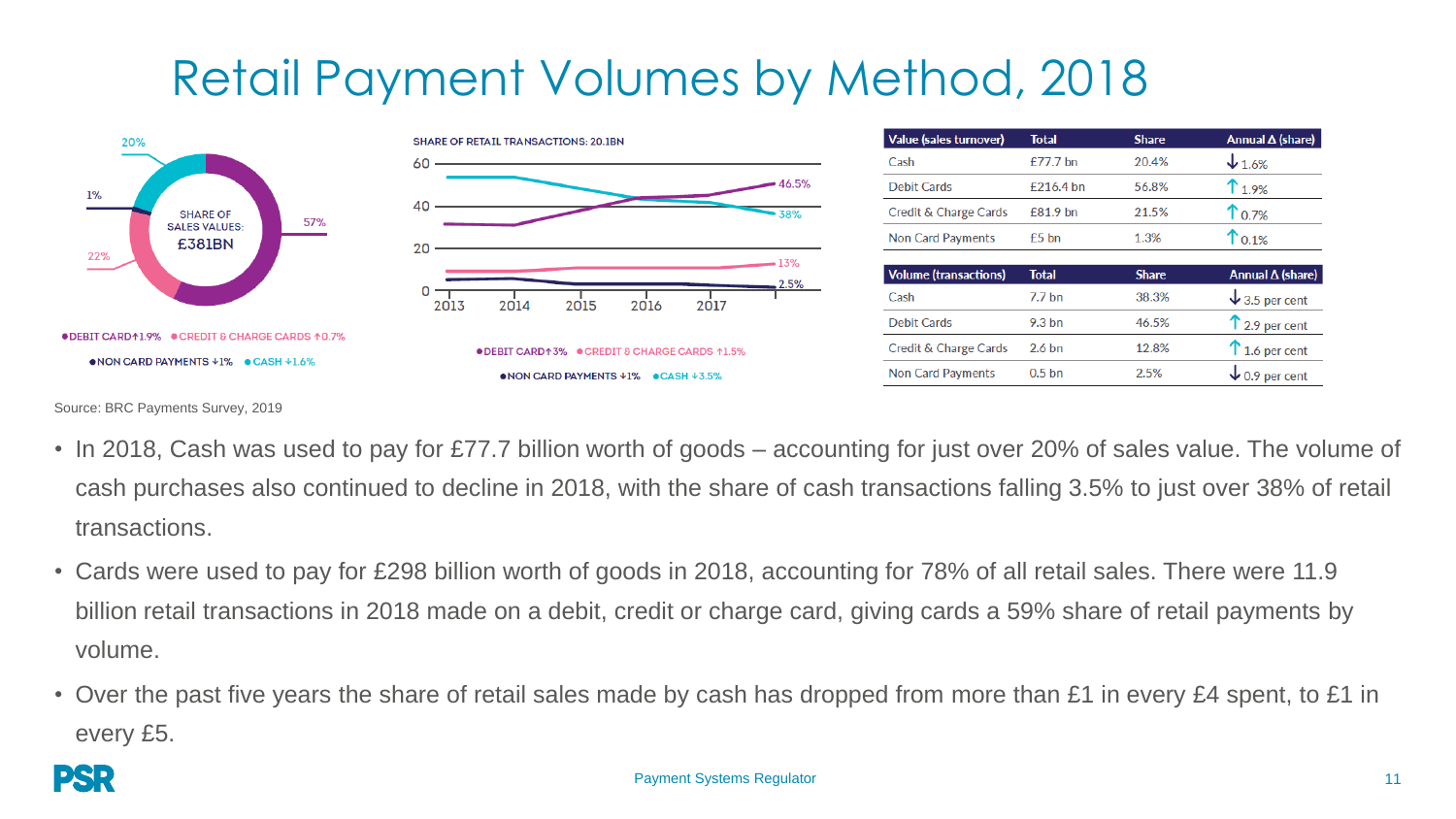## Use of Cash for Shopping



Which? Survey, 2020

- In May, a Which? study found that nearly half of all people who previously used cash for shopping, now pay entirely with a debit or credit card following the outbreak of Covid 19.
- A further 25% have replaced some of their cash purchases with cards.

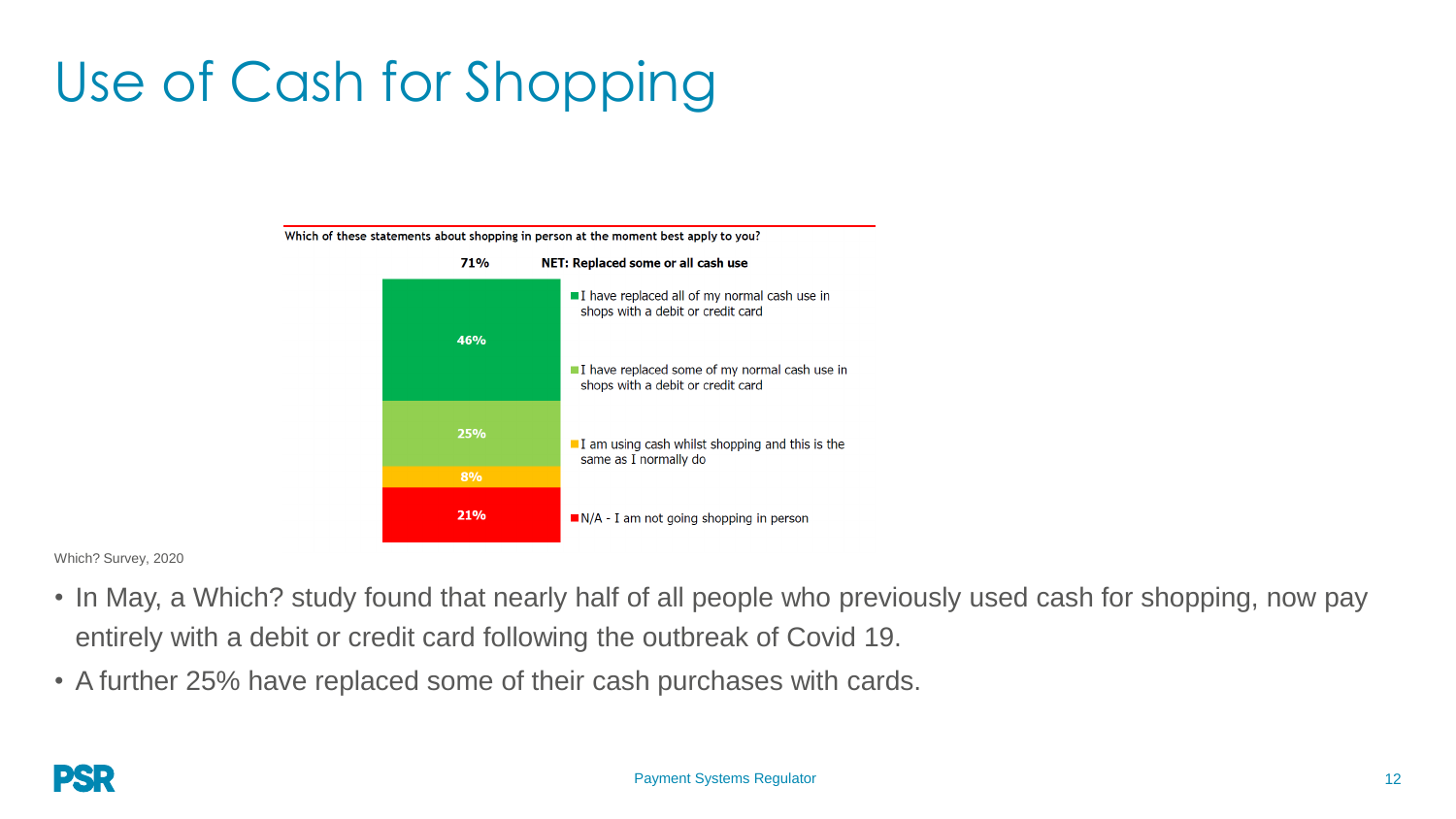## Use of E-Commerce for Shopping



Source: ONS, 2020

• In 2020 Q2, internet sales as a percentage of the total retail sales rose sharply to 31.3%. That is an increase of 10.9% compared to 2020 Q1 and an increase of 12.9% compared to the same period last year.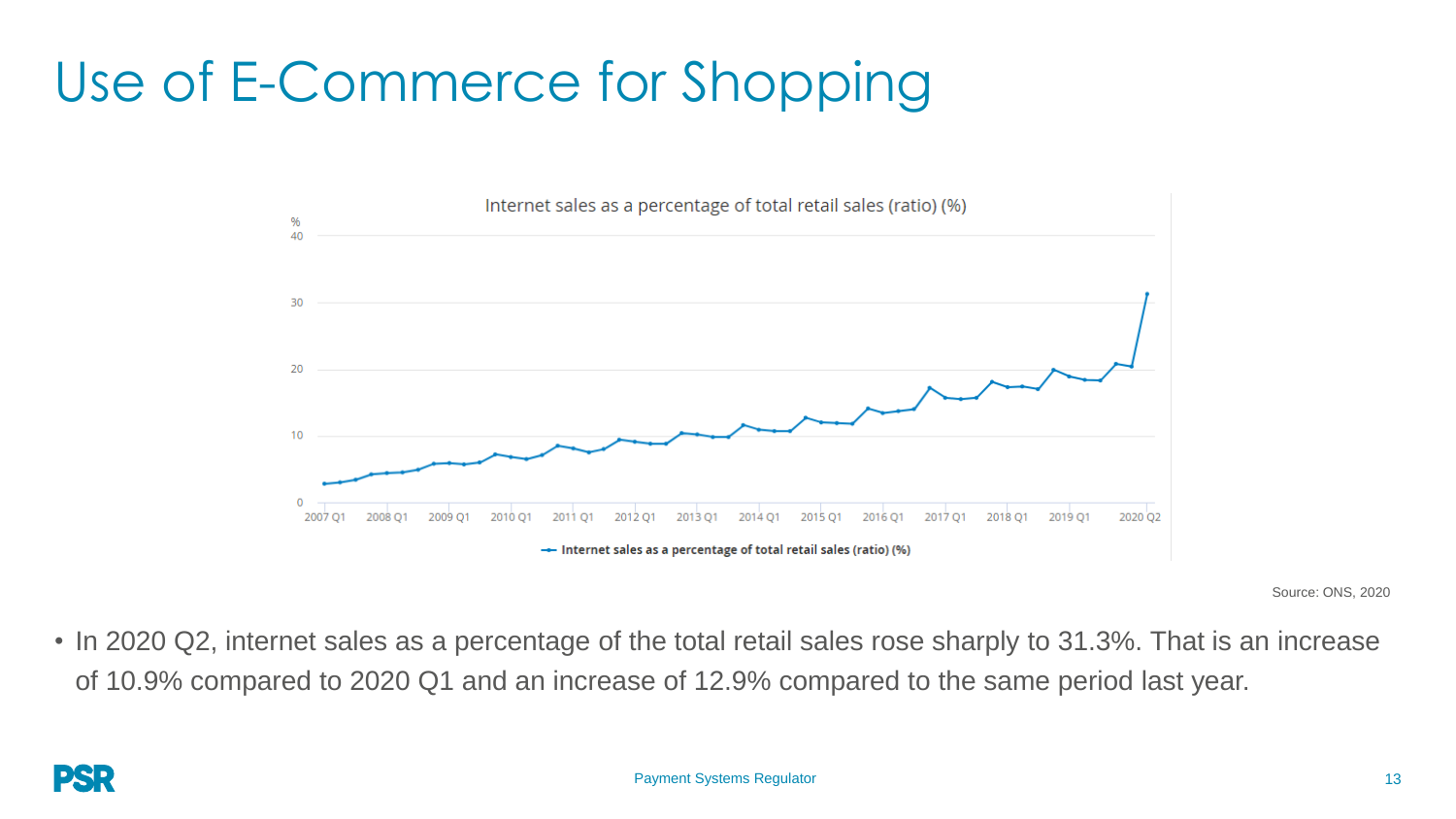## Use of E-Commerce for Shopping



- In 2018, cards remained the primary way to pay within the UK e-commerce space, accounting for 53 percent of payments.
- Digital wallets are catching up and are growing at twice the rate of card payments. In 2018, they accounted for 25 percent of e-commerce payments

Source: JP Morgan, Payments Trends - Global Insight Report: Data has been provided to J.P. Morgan Merchant Services by Edgar, Dunn and Company, 2018.

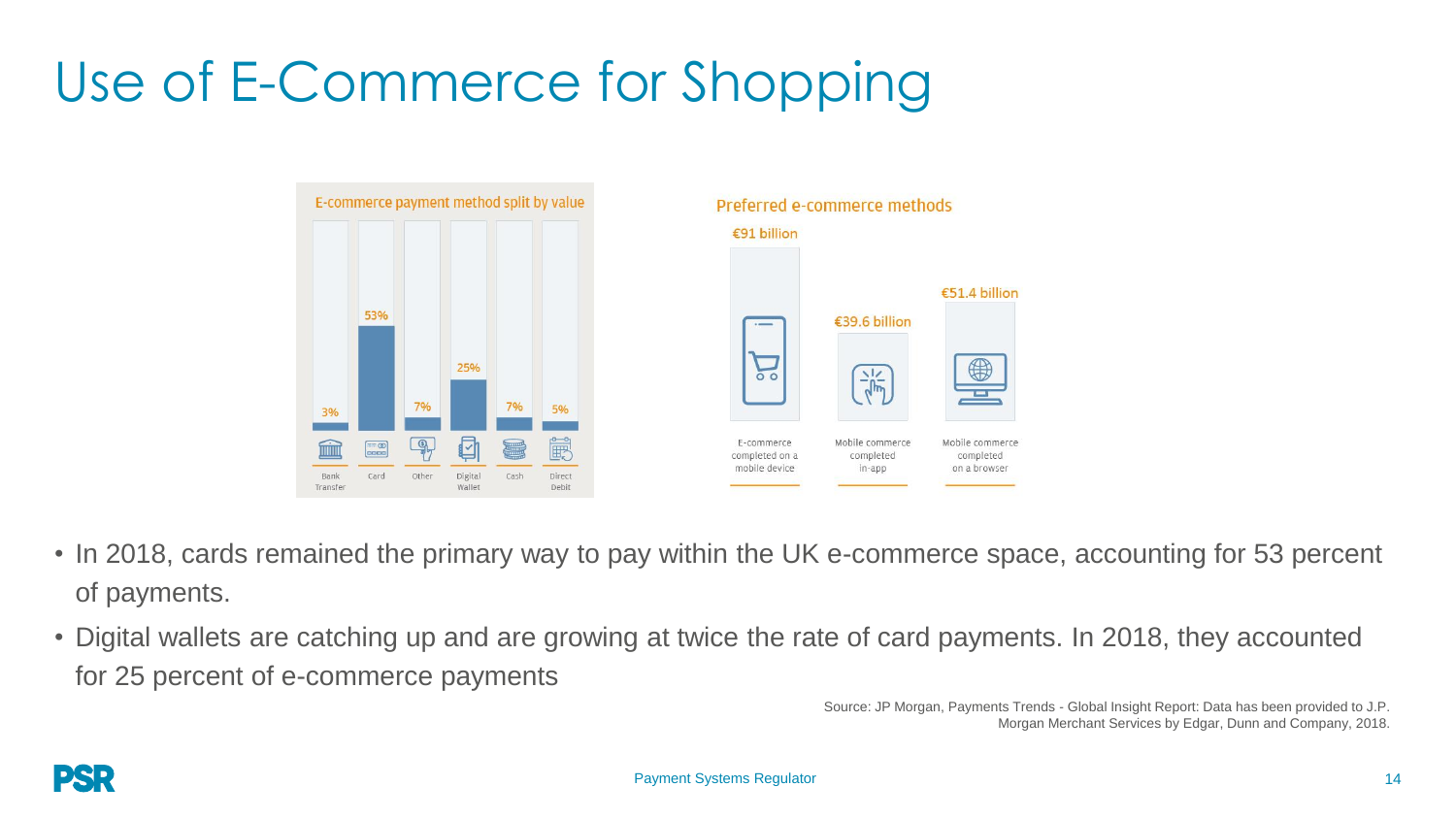# Competition in card acquiring

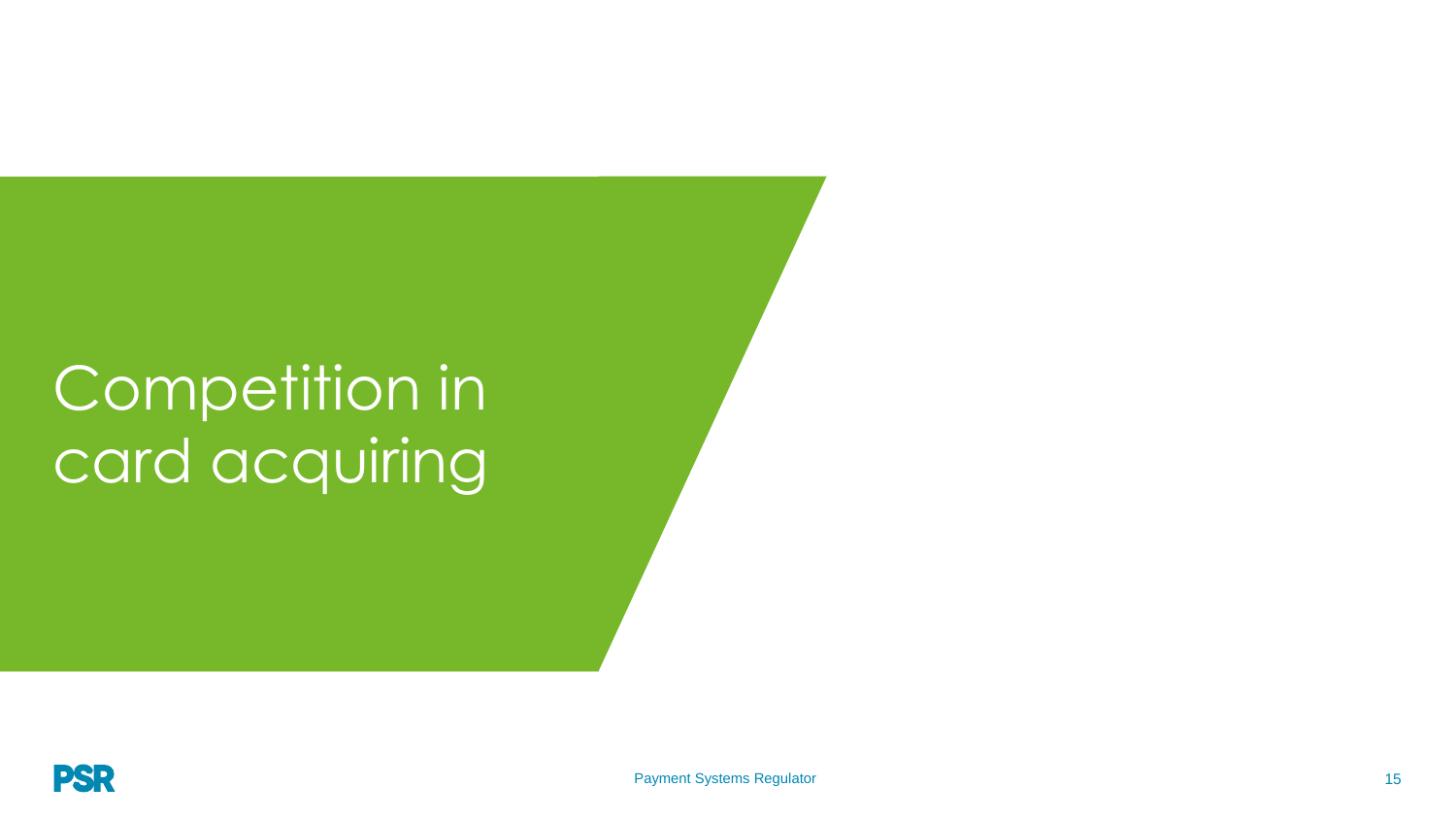### Card-acquiring market review



- Card-acquiring services enable merchants (like a newsagent or supermarket) to accept card payments. The PSR launched a market review into these services because we had concerns that card-acquiring services may not offer value for money for merchants.
- In September 2020 we published our interim report which found that the supply of card-acquiring services does not work well for small and mediumsized merchants and large merchants with annual card turnover up to £50 million. These merchants could make savings by shopping around or negotiating with their current supplier – but many don't.
- While card-acquiring services may not be something many consumers have heard about, the cost that merchants pay to use them will, for example, affect how much people pay for shopping. As more and more of us are using cards to make payments, it is increasingly important that the market is working well for everyone.

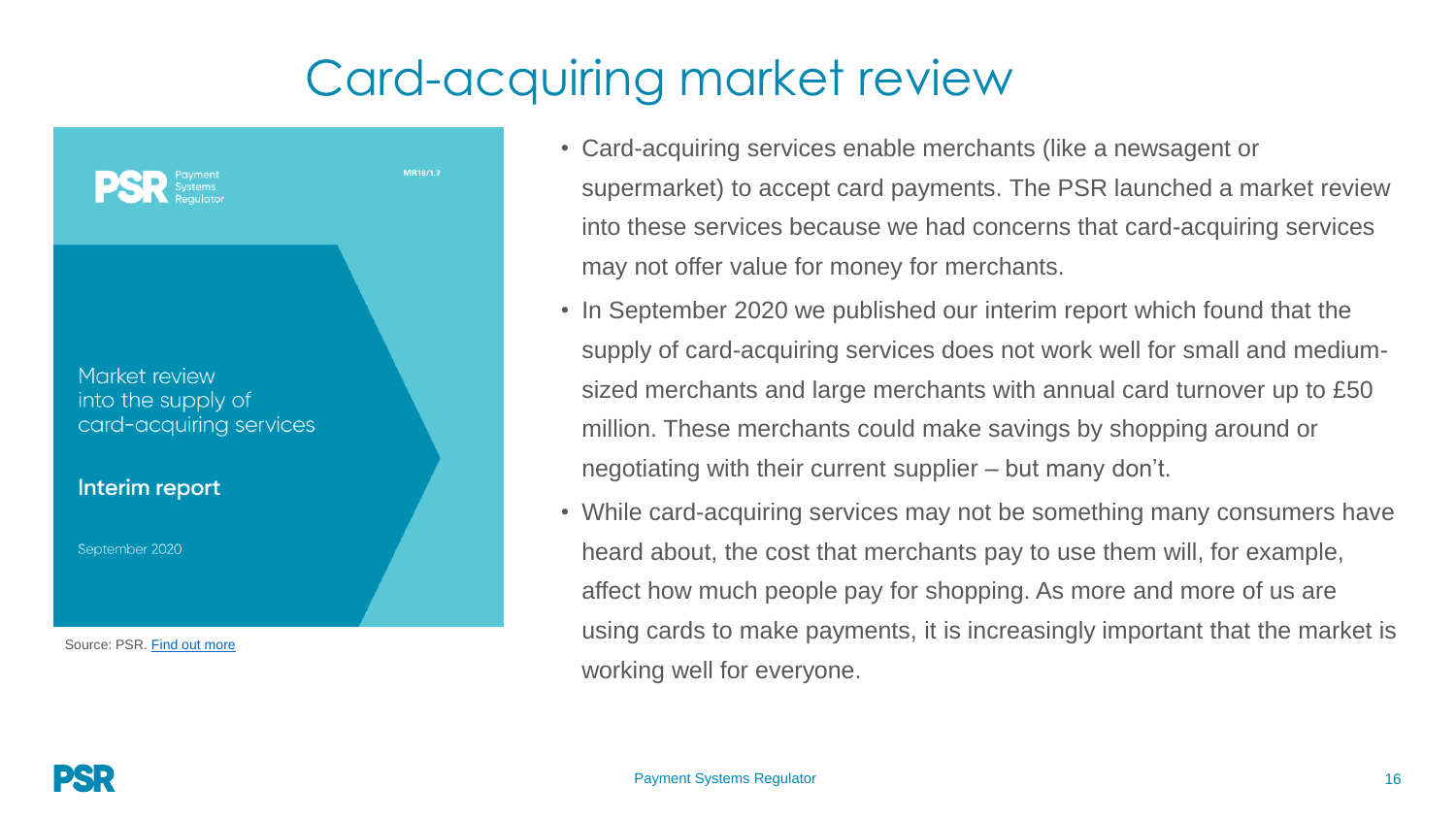### Suppliers of card acquiring services to merchants



- *Large merchants (annual card turnover over £10 million):* This segment is dominated by a very small number of the largest merchants, with annual card turnover above £50 million, who are responsible for 76% of the value of card transactions. Two acquirers – Barclaycard and Worldpay – provide card-acquiring services to 50-60% of large merchants.
- *Small and medium-sized merchants (annual card turnover up to £10 million):* Almost all merchants are in this segment, although they are only responsible for around 17% of the value of card transactions. The smallest merchants within this segment, with annual card turnover up to £380,000, account for over 90% of the overall merchant population. The largest payment facilitators – iZettle, PayPal, SumUp and Square – serve around one third of these merchants.
- Payment Systems Regulator • Payment facilitators provide card-acquiring services to a merchant, but have no direct contractual relationship with the operator of the card payment system. They use an acquirer to access the card payment system. Source: PSR. [Find out more](https://www.psr.org.uk/psr-publications/market-reviews/mr181.7/market-review-into-the-supply-of-card-acquiring-services-interim-report)